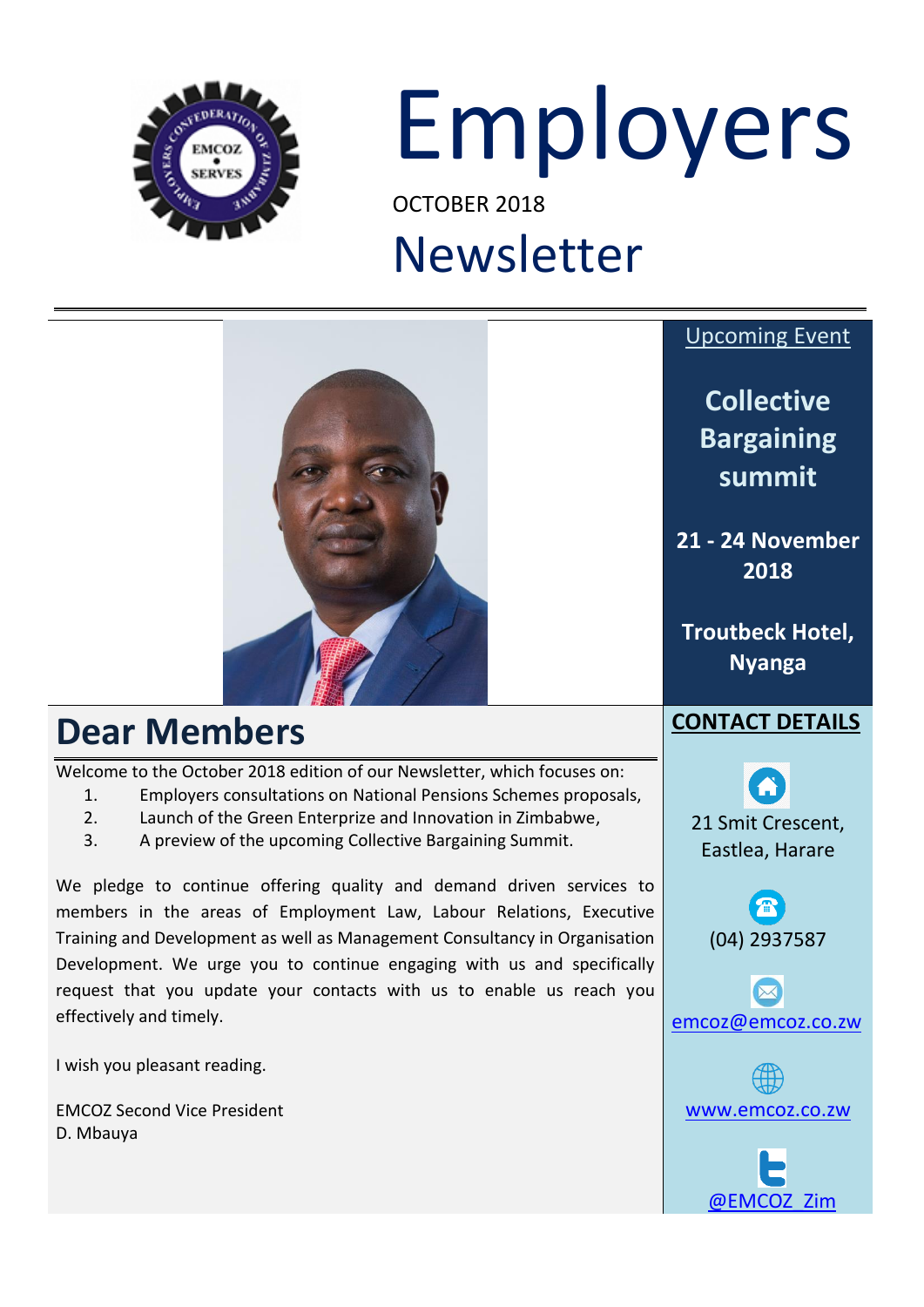## **NATIONAL PENSIONS ADMINISTRATION**

EVENT REVIEW

#### *The meeting in pictures*



*EMCOZ first vice president, Dr Israel Murefu delivering his welcome remarks* 

*Interactive participants at the meeting*

#### **BACKGROUND**

The Presidential Commission of Inquiry Into Pension Funds (2015) was set up to inquire into the evaporation of people's savings in Pension funds at dollarization in 2009 and come up with recommendations as to how to bring equity between the Pension Funds and contributors as well as make recommendations on Pension Fund oversight going forward. One of the recommendations made was that the Insurance and Pensions Commission, (IPEC), which reports to the Ministry of Finance, should have oversight of ALL Pension Schemes in the country, including the National Social Security Authority, (NSSA) National Pension Scheme. The Ministry of Public Service, Labour and Social Welfare, which administers the NSSA Pension Scheme through a Tripartite Board of Directors, put the issue to the Social Partners for a response.

#### **CONTEXT**

EMCOZ organized this half day meeting (co-hosted with the Institute of People Management of Zimbabwe) on the 18<sup>th</sup> of October to allow employers to discuss this issue. After both IPEC and NSSA had outlined their cases, the Social Partners requested for more time to consult on the issue.

#### **RESOLUTIONS**

From the meeting, the following resolutions were made:

- The evidence placed before the meeting indicated weaknesses in the current NSSA supervisory mechanism.
- It was the responsibility of the Social Partners to address these weaknesses through the Tripartite Negotiating Forum.
- There was, therefore, no need at this moment, to increase the number of supervisory layers at NSSA as this was not likely to be cost effective.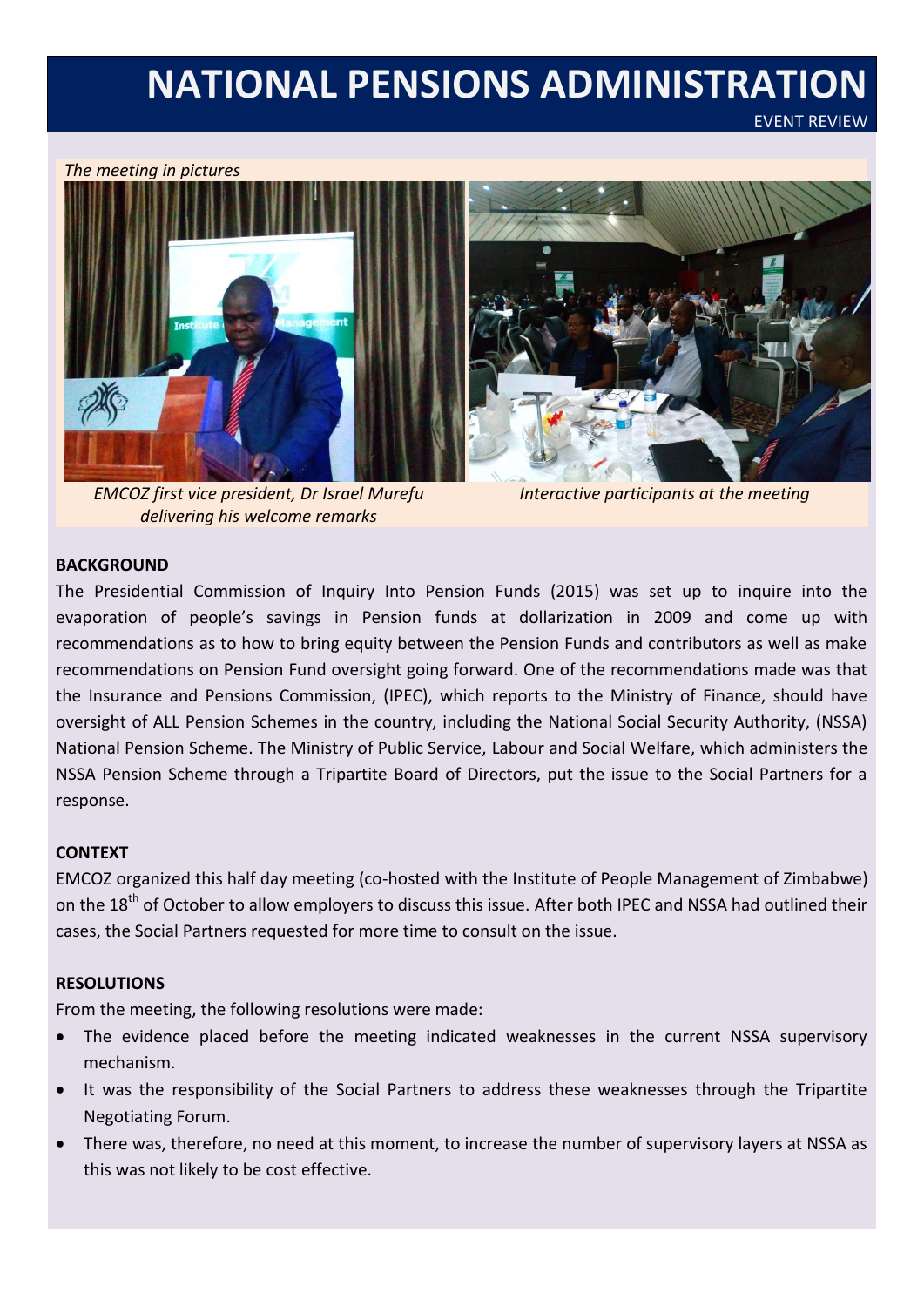## LAUNCH OF THE **GREEN ENTERPRIZE AND INNOVATION** IN ZIMBABWE

PROJECT LAUNCH

#### **CONTEXT**

The Swedish Funded Green Enterprize and Innovation in Zimbabwe was launched on the 16<sup>th</sup> of October 2018. The International Labour Organisation is implementing the project with the support of the Employers and Workers organisations. The project is focused on three areas of work: Skills Development, Green Entrepreneurship, and Responsible Business.

At the launch Event, EMCOZ outlined the impact of Climate change on enterprises in particular for those enterprises that will emerge, contract or adapt as a result of climate change policy. EMCOZ listed the practical service employers organisations can provide to enterprises around climate change policy and also underscored the important role employers' organisations play in the achievement of sustainable development goals.

**Event summary:** A text report on the launch event is available online on the ILO website: [https://www.ilo.org/addisababa/countries-covered/zimbabwe/WCMS\\_647827/lang--en/index.htm](https://www.ilo.org/addisababa/countries-covered/zimbabwe/WCMS_647827/lang--en/index.htm)

**Event proceedings**: A 2 hour video recording of the launch event is available online on the Green Enterprize and Innovation Facebook page: <https://www.facebook.com/160144724925923/videos/257562818237439/>